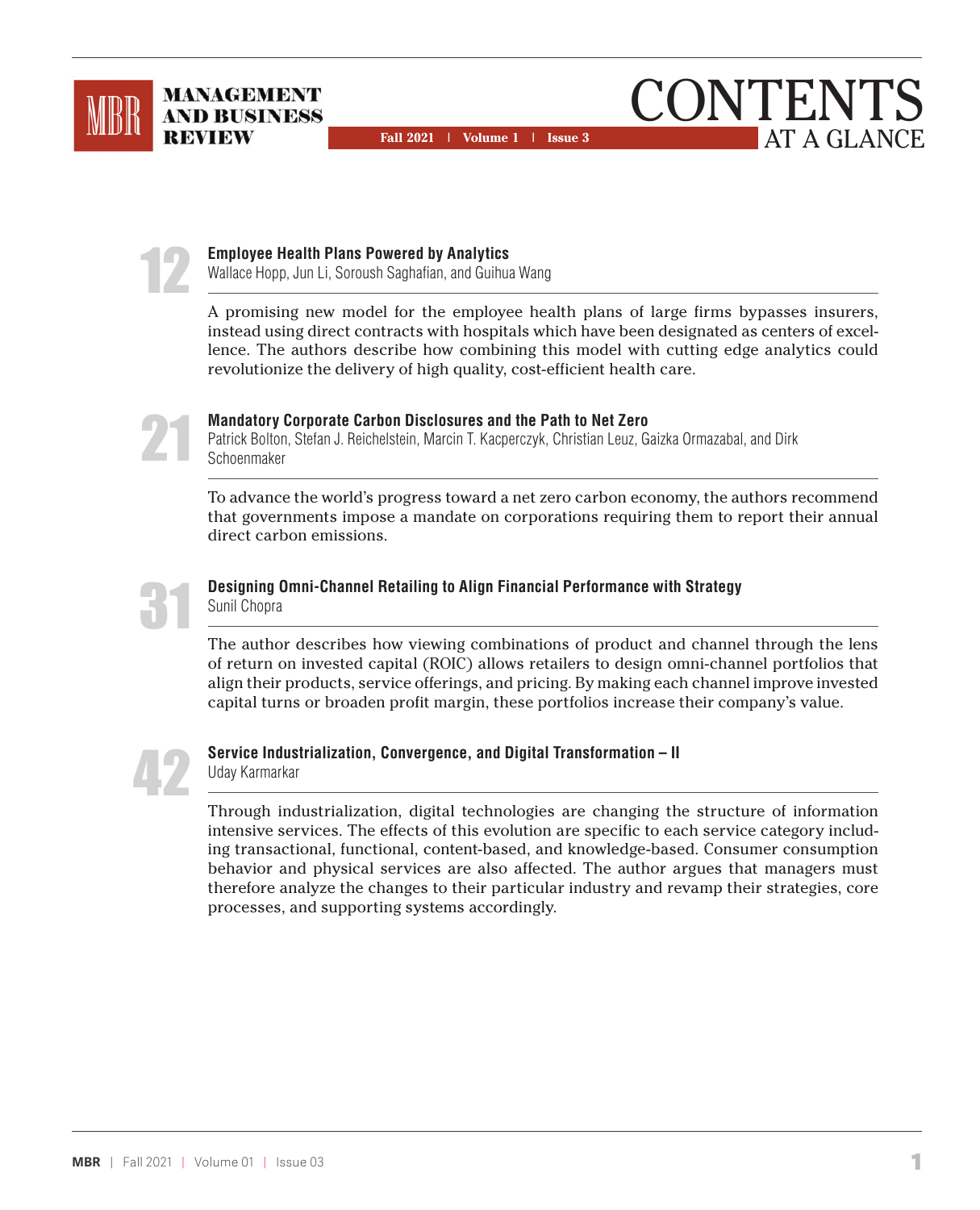# ONTENTS AT A GLANCE



#### **Using Business Analytics to Upgrade Sales Promotions**

Lennart Baardman, Maxime C. Cohen, Kiran Panchamgam, and Georgia Perakis

The authors present a detailed case study of how business analytics, prediction models, and optimization methods can be used to improve promotion planning. In it, they describe the entire process, from collecting data to computing promotion recommendations for retailers.



## **How to Choose the Right Strategy for Digital Transformation**

Sunil Mithas and Roland T. Rust

Many executives believe that, in digital transformation, they must pursue either revenue growth or cost reduction, but not both. The authors explain how companies can pursue both goals by investing in information technology.



#### **The Complete Turnaround of a Boutique Bank: A Practical Guide to Leading a Complex Transformation** Karen Ayas

In a remarkable five-year journey, Bank Leumi USA completed a major transformation with a range of dramatic effects. Through a close examination of the Leumi case, the author illustrates an approach designed to increase the odds of success in transformation and offers practical guidance to those embarking on similar journeys.



## **Can Blockchain Manage Trust in Organizations?**

David De Cremer and James Pang

The authors illuminate the potential and the limitations of blockchain technology as the new currency of trust in organizational life. They have found that building trust *within* organizations requires leaving room for vulnerability, which makes blockchain unsuitable. However, it shows more promise for building trust *between* organizations because it acts as a regulatory middleman.



## **Nobel Laureate Herbert A. Simon: Pioneer of Artificial Intelligence and Trailblazer in Decision-Making** Suresh P. Sethi

Artificial intelligence is rapidly transforming our world. The author describes the fascinating career of Herbert A. Simon, a father of artificial intelligence, renaissance man, and true polymath who made pioneering contributions to fields ranging from economics to psychology and from management to the philosophy of science.